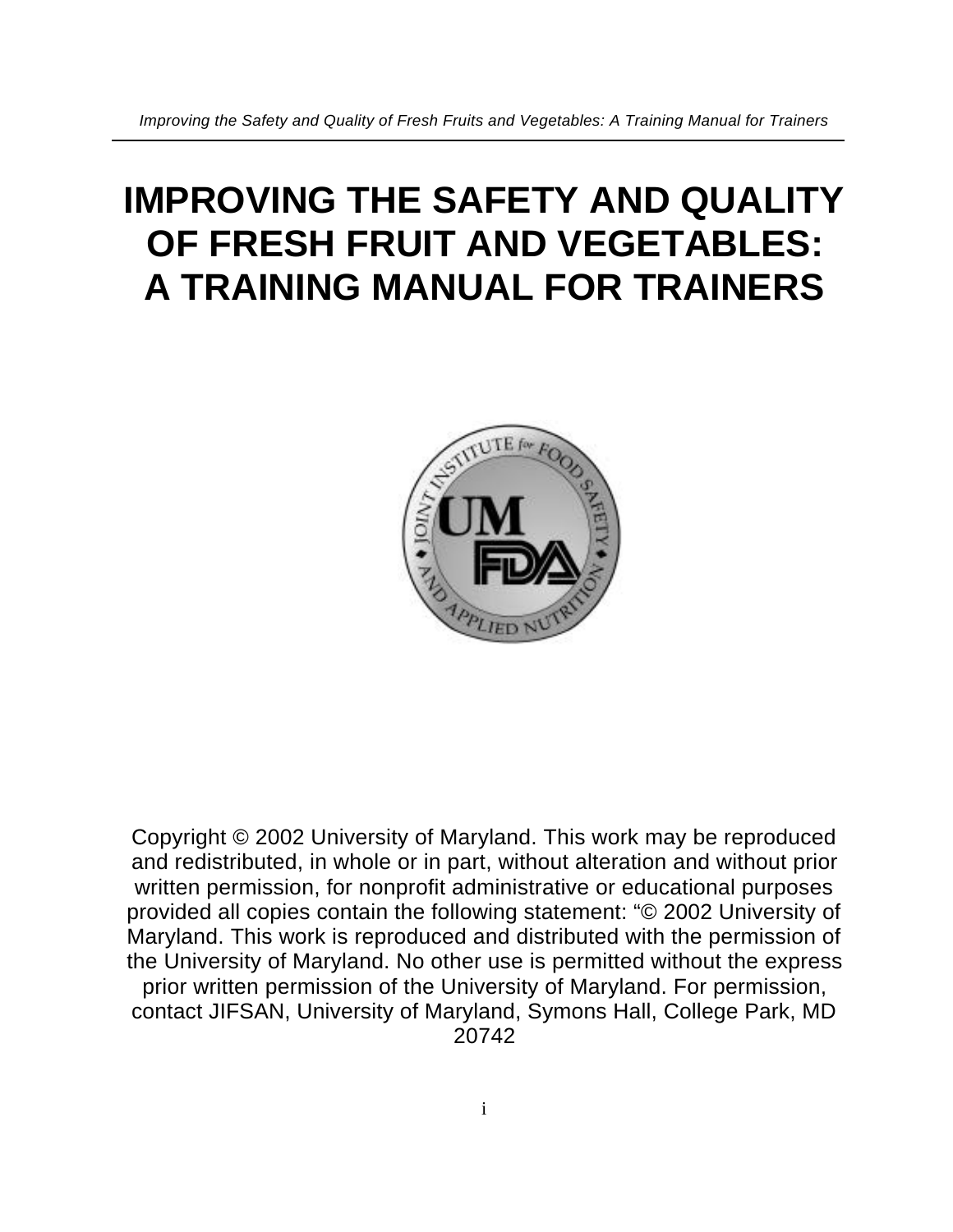## **IMPROVING THE SAFETY AND QUALITY OF FRESH FRUIT AND VEGETABLES:**

# **A TRAINING MANUAL FOR TRAINERS**

#### Table of Contents

#### **Introduction**

## **Principles**

| SECTION I. THE IMPORTANCE OF TRAINING FOR IMPROVING THE SAFETY AND<br><b>QUALITY OF FRESH FRUITS AND VEGETABLES</b> |  |
|---------------------------------------------------------------------------------------------------------------------|--|
| Module 1. Safety Hazards In Fresh Produce -                                                                         |  |
| Module 2. Fresh Produce Safety and Consumer Health 1-13                                                             |  |
|                                                                                                                     |  |
|                                                                                                                     |  |
| SECTION II. GOOD AGRICULTURAL PRACTICES                                                                             |  |
|                                                                                                                     |  |
|                                                                                                                     |  |
|                                                                                                                     |  |
|                                                                                                                     |  |
|                                                                                                                     |  |
|                                                                                                                     |  |

### **SECTION III. GOOD MANUFACTURING PRACTICES FOR HANDLING, PACKING, STORAGE AND TRANSPORTATION OF FRESH PRODUCE**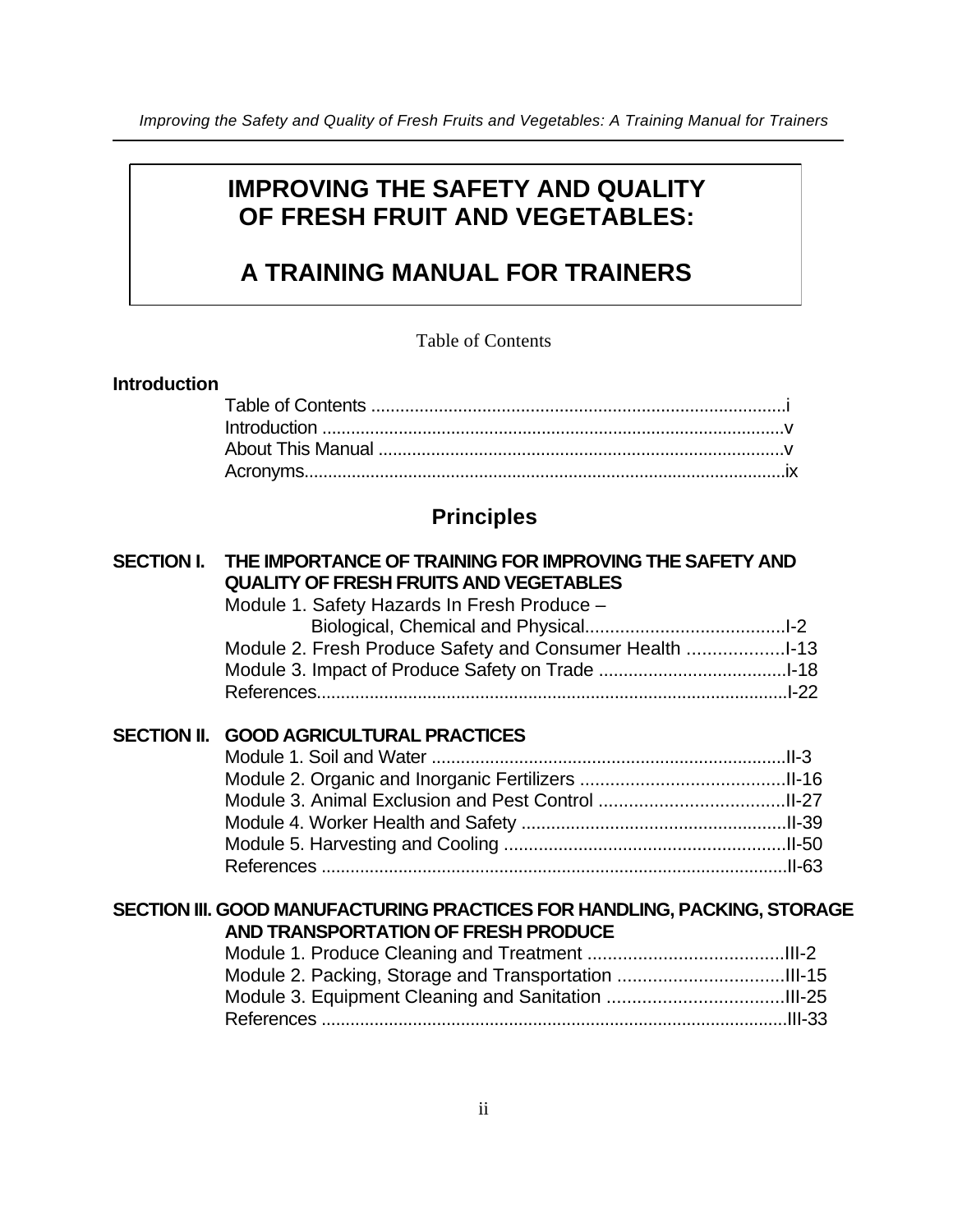*Improving the Safety and Quality of Fresh Fruits and Vegetables: A Training Manual for Trainers*

#### **SECTION IV. FOOD LAWS AND REGULATIONS**

| Module 2. Investigating Foodborne Disease Outbreaks |  |
|-----------------------------------------------------|--|
|                                                     |  |
|                                                     |  |

### **SECTION V. FOOD SAFETY AND QUALITY ASSURANCE ISSUES**

### **SECTION VI. DEVELOPING AN EFFECTIVE TRAINING COURSE**

| Module 1. Planning for Effective Training: Identifying Needs |  |
|--------------------------------------------------------------|--|
|                                                              |  |
|                                                              |  |
|                                                              |  |
|                                                              |  |
|                                                              |  |

## **Practical**

| <b>Experiments/Demonstrations</b>                              |       |
|----------------------------------------------------------------|-------|
|                                                                |       |
| $\bullet$ .                                                    |       |
|                                                                |       |
| • Chlorine Concentration and Water Quality Management P-10     |       |
| $\bullet$                                                      |       |
| · Experiments Using Artificial "Germs":                        |       |
|                                                                |       |
|                                                                |       |
|                                                                |       |
|                                                                |       |
|                                                                |       |
|                                                                |       |
| <b>Problem Solving Exercises</b>                               |       |
|                                                                |       |
| Planning for an Effective Training Course on GAPs: 3 Scenarios |       |
|                                                                | P-22. |
|                                                                |       |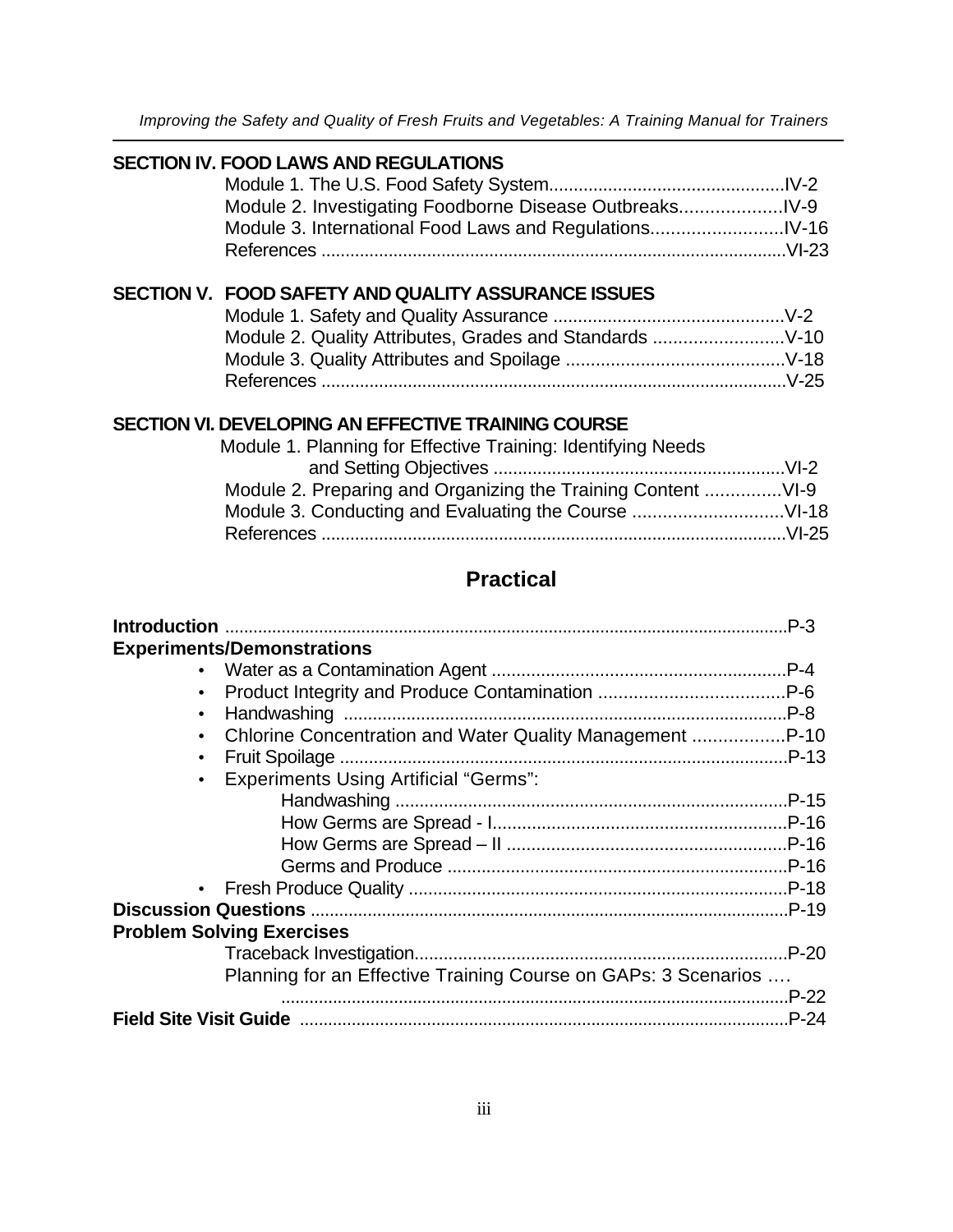## **Additional Resources**

## **Part I. Foodborne Disease and Fresh Produce**

|          | Table 1 – Pathogens Associated with Fresh Fruits and Vegetables . Res-2<br>Table 2 – Outbreaks of Foodborne Disease Associated with |         |
|----------|-------------------------------------------------------------------------------------------------------------------------------------|---------|
|          |                                                                                                                                     |         |
| Part II. | <b>FDA Publications</b>                                                                                                             |         |
|          | • The Guide to Minimize Microbial Food Safety Hazards for                                                                           |         |
|          |                                                                                                                                     |         |
|          |                                                                                                                                     |         |
|          | Do Your Own Establishment Inspection - A Guide to Self Inspection                                                                   |         |
|          | for the Smaller Food Processor and Warehouse Res-25                                                                                 |         |
|          | • Guidance for Industry: Reducing Microbial Food Safety Hazards                                                                     | for     |
|          |                                                                                                                                     |         |
|          | • FDA Publishes Final Rule to Increase Safety of Fruit and                                                                          |         |
|          |                                                                                                                                     | Res-39. |
|          |                                                                                                                                     |         |
|          |                                                                                                                                     |         |
|          |                                                                                                                                     |         |
|          |                                                                                                                                     |         |
|          |                                                                                                                                     |         |
|          |                                                                                                                                     |         |
|          |                                                                                                                                     | Res-68. |
|          |                                                                                                                                     |         |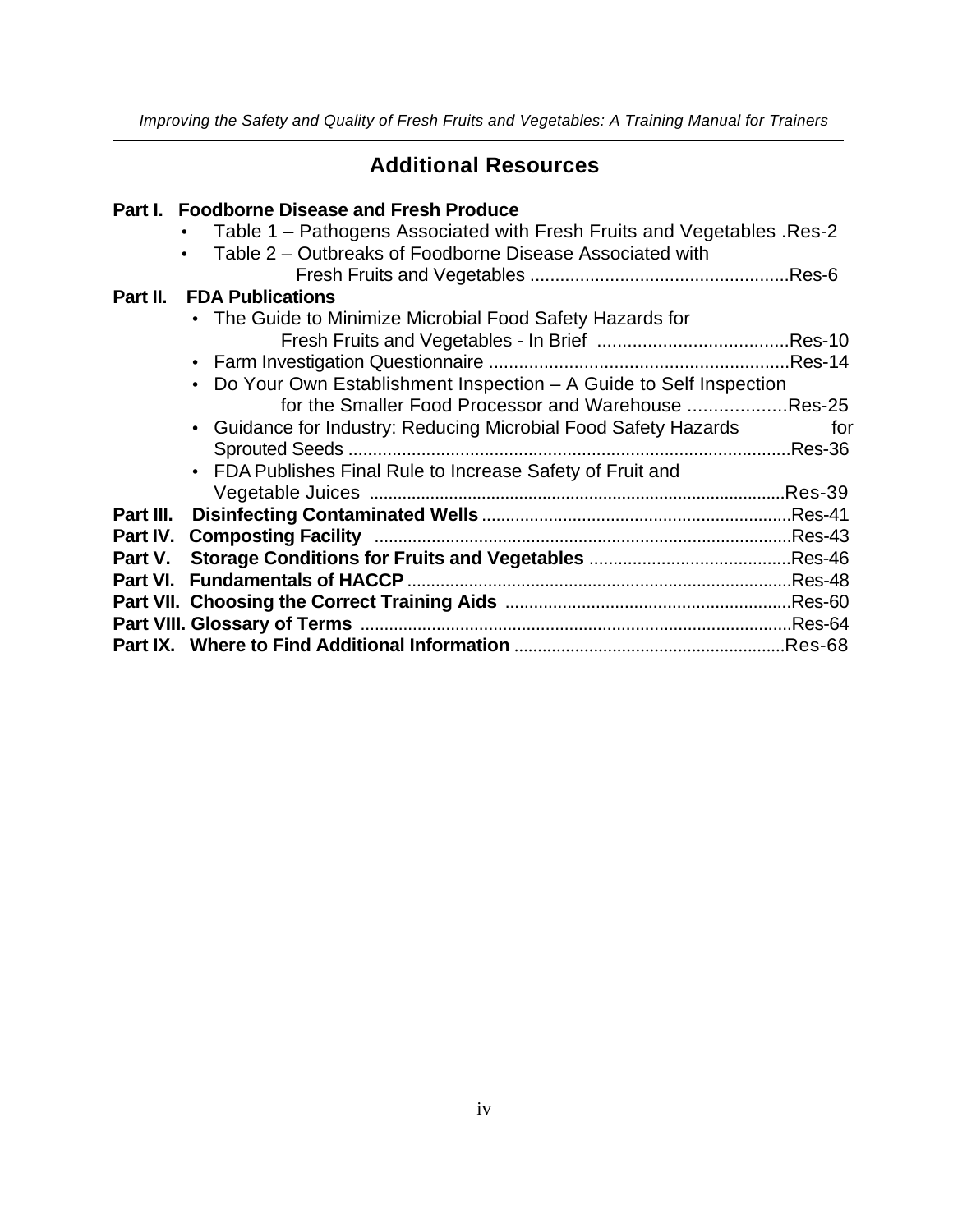## **Introduction**

The health benefits associated with regular consumption of fresh fruits and vegetables have been clearly demonstrated and encouraged by national and international nutrition and health authorities. However, increased consumption of these products has been associated with a increased proportion of reported outbreaks of foodborne illness that can be traced to fresh produce. Recent outbreaks of foodborne illness, such as those in the U.S. involving *E. coli* O157:H7 in lettuce and *Salmonella* in cantaloupe, and the fact that most fresh produce is not processed, a step which generally reduces or eliminates pathogens, have raised concerns regarding the potential safety of fresh fruits and vegetables.

#### **Background**

In 1998, the U.S. Food and Drug Administration (FDA) and U.S. Department of Agriculture (USDA) issued the document "Guidance for Industry -- Guide to Minimize Microbial Food Safety Hazards for Fresh Fruits and Vegetables." This document, referred to as the Guide, addressed microbial food safety hazards and good agricultural and manufacturing practices (GAPs and GMPs) common to the growing, harvesting, cleaning/washing, sorting, packing, and transporting of most fruits and vegetables sold to consumers in an unprocessed or minimally processed (raw) form. This voluntary, science-based guidance was designed to be used by both domestic and foreign fresh fruit and vegetable producers to help ensure the safety of their produce. The voluntary guidance is consistent with U.S. trade rights and obligations and does not impose unnecessary or unequal restrictions or barriers on either domestic or foreign producers.

That same year, the Food and Agriculture Organization of the United Nations (FAO) in conjunction with the Institute of Food Science and Engineering, University of Arkansas (IFSE/UA) initiated plans to develop a regional training course for Mexico and Central America on quality assurance and safety of fresh produce. The Government of Guatemala hosted a planning Workshop for this training in Guatemala City in December 1998. The 10-day FAO Regional Training Course took place in June 1999 at the School of Tropical and Humid Agriculture (EARTH) and was hosted by the Government of Costa Rica. The participants at both the planning workshop and the training course indicated a critical need for more training opportunities and greater availability of training materials on safety and quality of fresh fruits and vegetables.

#### **About This Manual**

The objective of this manual is to provide uniform, broad-based scientific and practical information on the safe production, handling, storage, and transport of fresh produce. This manual will: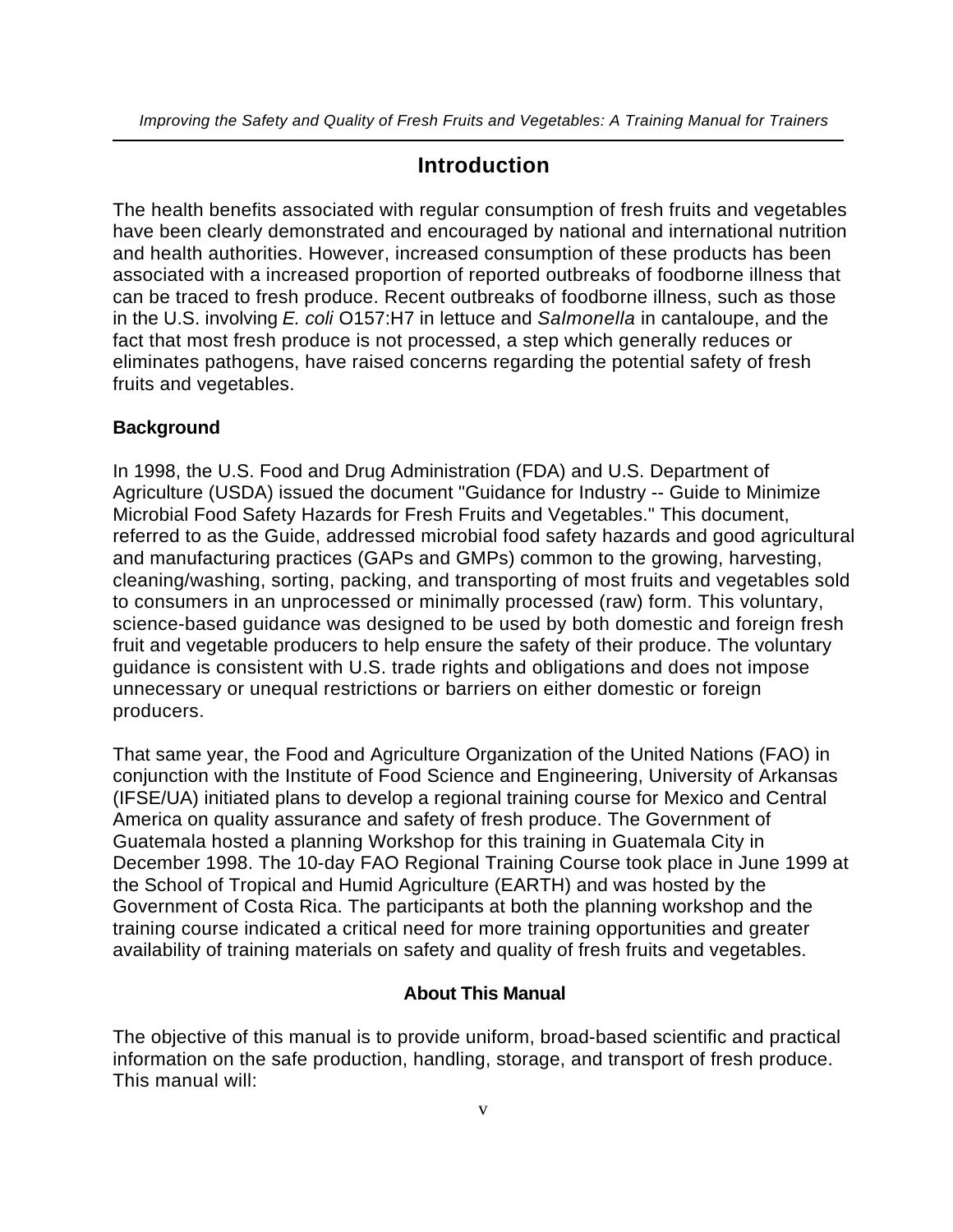- 1. Provide a teaching tool to train trainers who will be conducting courses to facilitate the safe production, handling, storage, and transport of fruits and vegetables produced in countries exporting to the United States and elsewhere
- 2. Serve as a resource for trainers preparing and conducting courses to assist those in the produce industry with identifying and implementing appropriate measures to minimize risks of microbial contamination while also reducing other hazards (chemical and physical) and maintaining market quality

The information and recommendations presented expand on the Guide and the material developed for the Regional course in Costa Rica. The material in this manual is guidance and not regulation and should be applied as appropriate and feasible to individual fruit and vegetable operations.

#### **Use of This Manual**

Information presented includes:

- Principles science-based information regarding elements of produce safety and quality. Topics included are:
	- The importance of training for improving the safety and quality of fresh fruits and vegetables
	- Good agricultural practices (GAPs)
	- Good manufacturing practices (GMPs) for handling and packing
	- Quality and phytosanitary issues for fresh produce
	- Safety hazards and quality attributes of fresh produce
	- Developing an effective training course
- **Practical** materials to accompany and complement lectures. Included are experiments/demonstrations, discussion questions, problem solving activities and a Field Site Visit Guide. Volume II of this manual contains commodity specific case studies that provide an opportunity for participants to apply material learned to actual agricultural situations.

Additional Resources- includes relevant reference documents and information on obtaining additional resource material.

Although background data and examples have been specifically targeted to Latin America and the Caribbean, the recommendations contained in this manual are globally applicable and independent of location or agricultural and industrial circumstances. For use in other regions, presentation style and teaching resources may vary, depending upon cultural and political circumstances.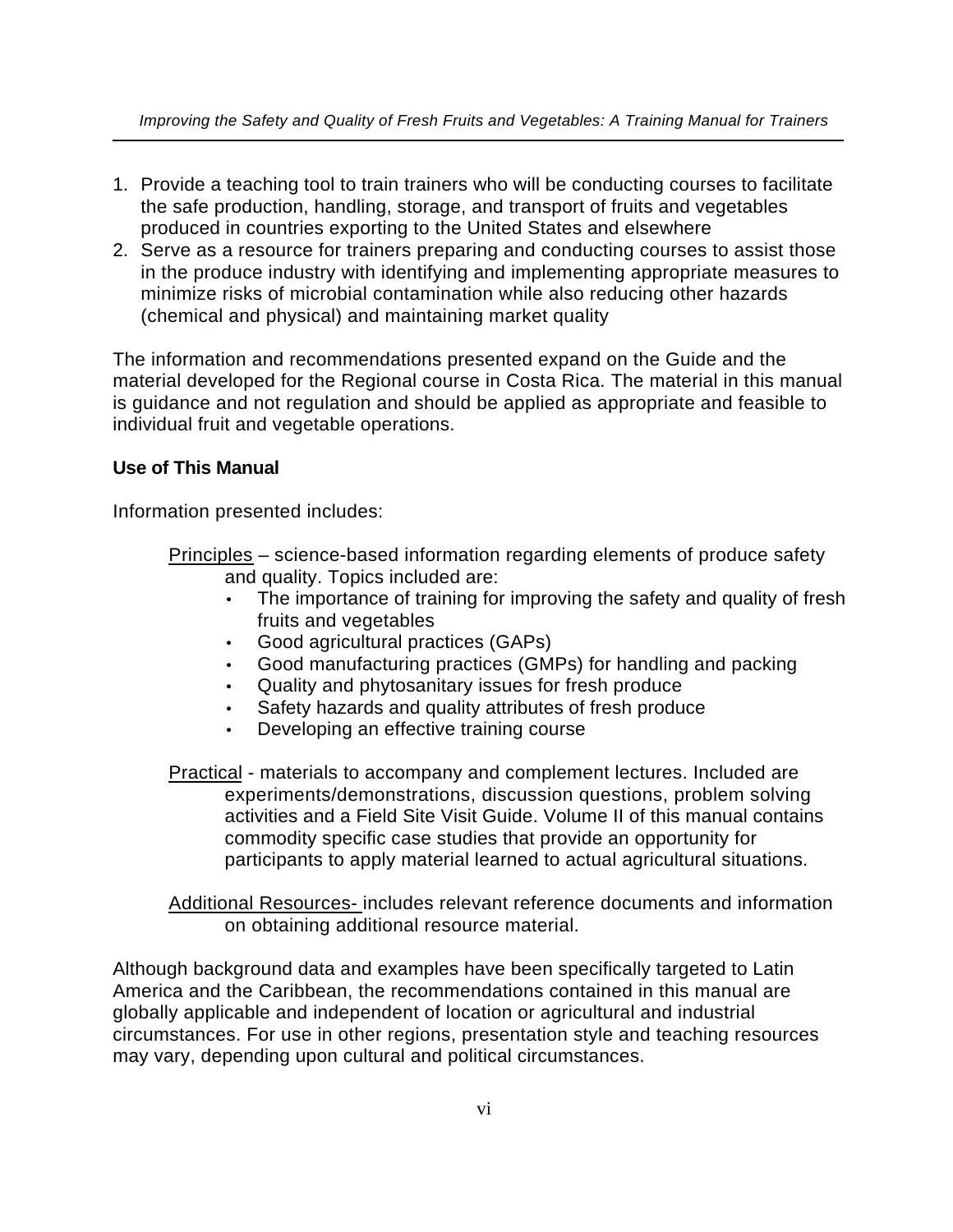*Improving the Safety and Quality of Fresh Fruits and Vegetables: A Training Manual for Trainers*

As training needs vary by country, the time frame for training and the extent of training will also vary. It is anticipated that the length of time to present the Principles and Practical information will be 5-7 days with the inclusion of a field site visit. The backgrounds and needs of the course participants will determine how much time should be spent on each of the training modules. Logistics, budget, and schedules may dictate shorter or split sessions and the number of Practical activities that are included. Since interactive sessions with discussions, lab demonstrations, field visits, and case studies are an important part of the training process, the number of participants needs to be limited to a manageable level for trainers and facilities.

Included throughout the Principles section are suggestions for information that may be highlighted as visuals. These are intended as suggestions for visuals, not as actual visual masters. Depending on the amount of material to be presented, the type of visual aids to be used, and the size of the training group, the trainer may choose to present each as a single visual or as multiple slides, overheads, charts, or posters.

The Practical section of the manual includes activities to involve participants in the training. Use of these activities will enhance training of trainers by complementing lecture material and by providing the participants with ideas for activities to enrich their own training efforts. Suggestions for activities related to training topics are included at the beginning of each of the training modules. Trainers of trainers are encouraged to use as many of these as time and resources will allow.

In Volume II, the commodity specific case studies allow participants to apply the recommended GAPs and GMPs in examples relevant to Latin America and the Caribbean. These case studies have been developed with direct input from producers in the region to ensure that topics and presentation are appropriate. They are intended to build understanding and awareness of practices that may be presented to individual growers, packers, and shippers for consideration and incorporation into their own operations.

Users of the Guide are reminded of several important considerations in applying its recommendations. These considerations also are important for those using this manual:

1) The manual focuses on microbial hazards for fresh produce. It addresses in only the broadest terms other areas of concern to the food supply or the environment (such as pesticide residues or chemical contaminants). When providing recommendations to growers, packers, and shippers it is important to encourage them to apply the techniques that are most appropriate for reducing hazards in their individual operations. They should also strive to establish practices that do not inadvertently increase other risks to the food supply or the environment (e.g., excessive packaging or improper use and disposal of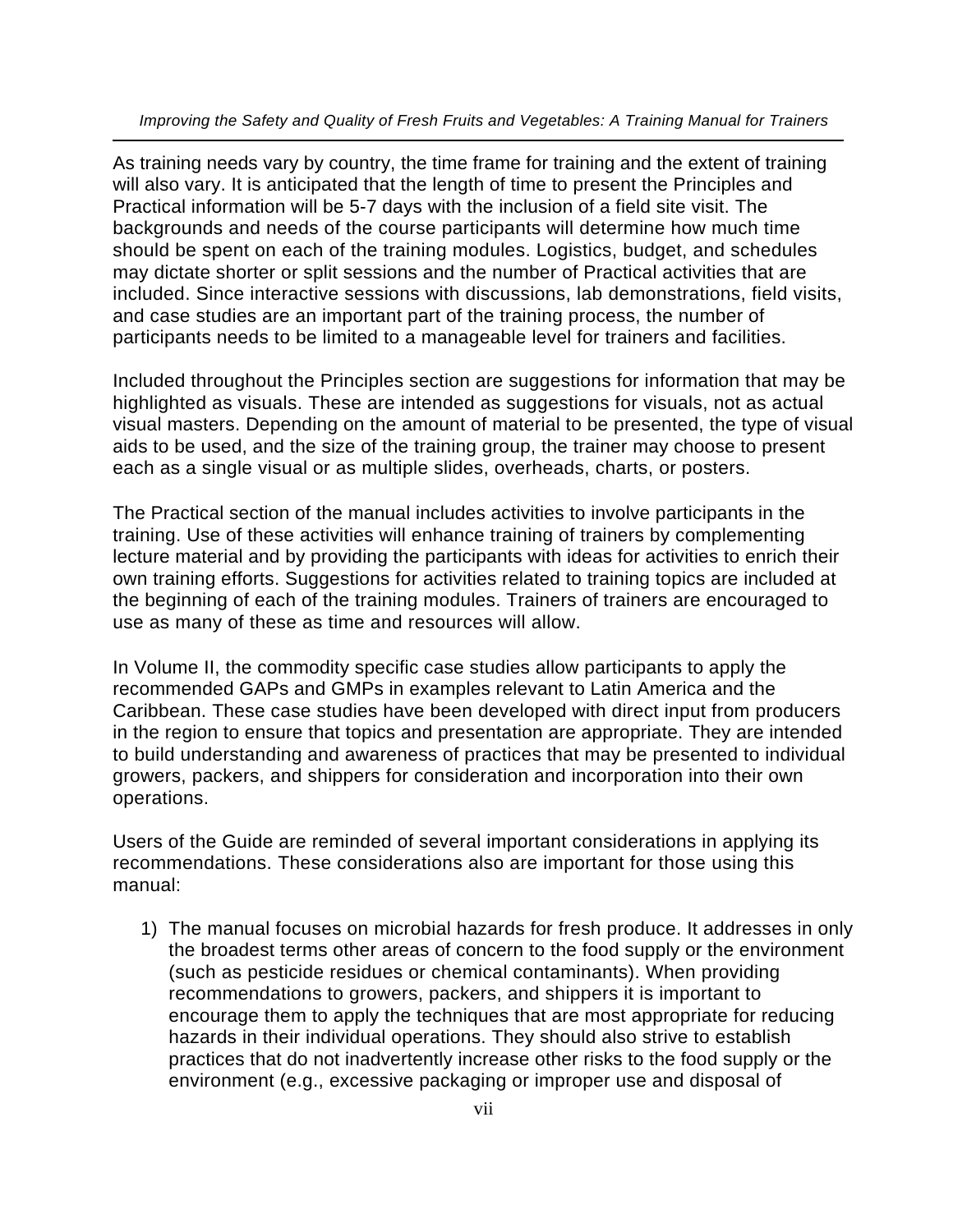antimicrobial chemicals).

- 2) This training manual focuses on risk reduction not risk elimination. Current technologies cannot eliminate all potential food safety hazards associated with fresh produce that will be eaten raw.
- 3) This training manual provides broad, scientifically-based principles. Trainers should encourage operators to use the information to help assess microbiological hazards within the context of the specific conditions (climatic, geographical, cultural, economic) that apply to their own operation and implement appropriate and cost effective risk reduction strategies.
- 4) Users of the manual should constantly be alert for new information and technological advances that expand the understanding of those factors associated with identifying and reducing microbial food safety hazards. Awareness of these advances will allow updating the recommendations and information contained in this manual as appropriate to keep training content current.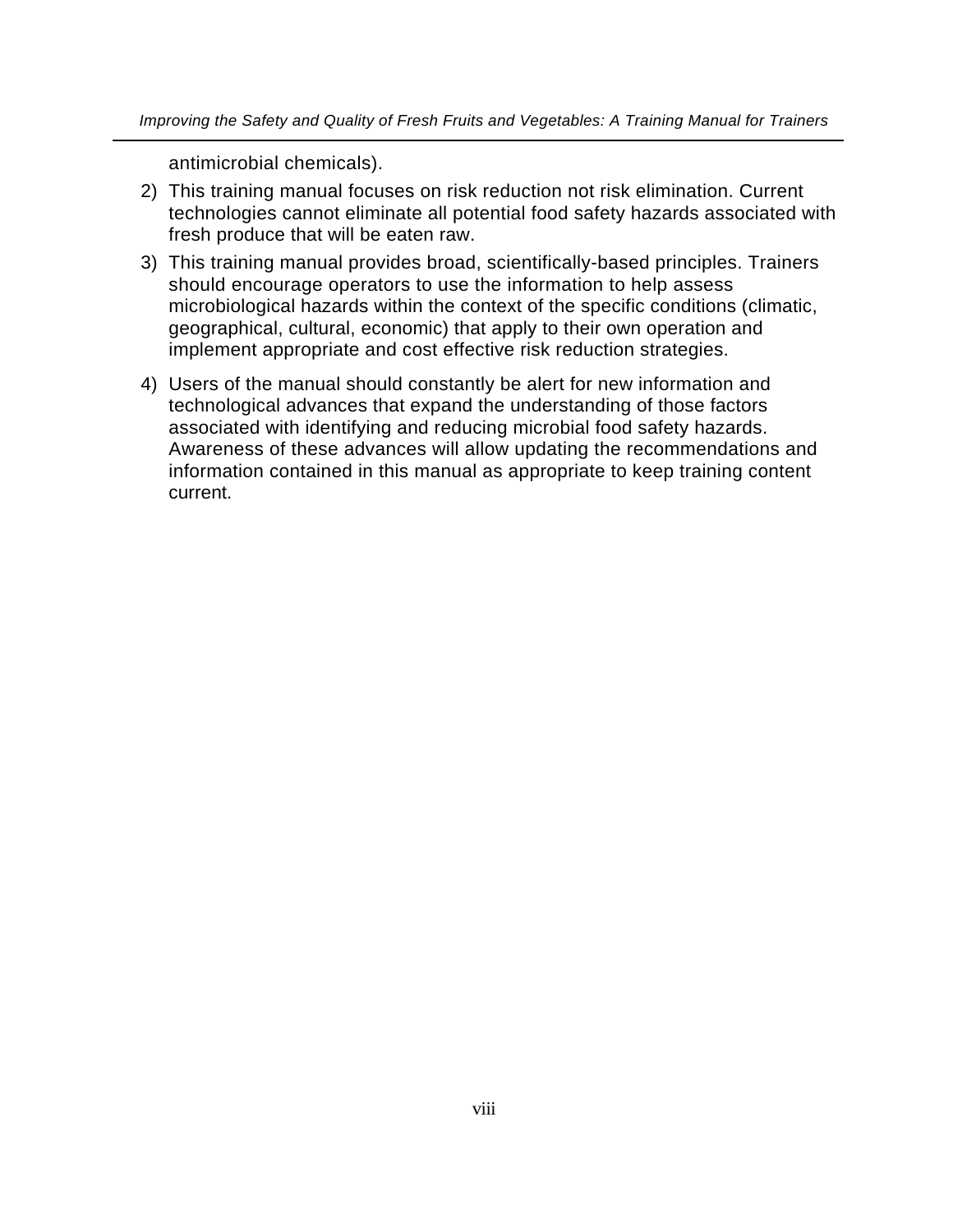## **ACRONYMS**

The following acronyms are used in this manual. Each is identified when first introduced in the text but are also listed here for easy reference.

- **APHIS**  Animal and Plant Health Inspection Service/U.S. Department of Agriculture
- **CAC-** Codex Alimentarius Commission
- **CCP** Critical Control Point
- **CDC** U.S. Centers for Disease Control and Prevention
- **CFR –** Code of Federal Regulations
- **CFSAN** Center for Food Safety and Applied Nutrition/U.S. Food and Drug Administration
- **CODEX ALIMENTARIUS** a code of food standards for all nations
- **CSREES**  Cooperative State Research, Education and Extension Service/U.S. Department of Agriculture
- **EPA** U.S. Environmental Protection Agency
- **FAO** Food and Agriculture Organization of the United Nations
- **FDA**  U.S. Food and Drug Administration
- **GAPs** Good Agricultural Practices
- **GATT** General Agreement on Tariff and Trade
- **GDP-** Gross Domestic Product
- **GMPs** Good Manufacturing Practices
- **HACCP**  Hazard Analysis Critical Control Point
- **IFSE** Institute of Food Science and Engineering/University of Arkansas